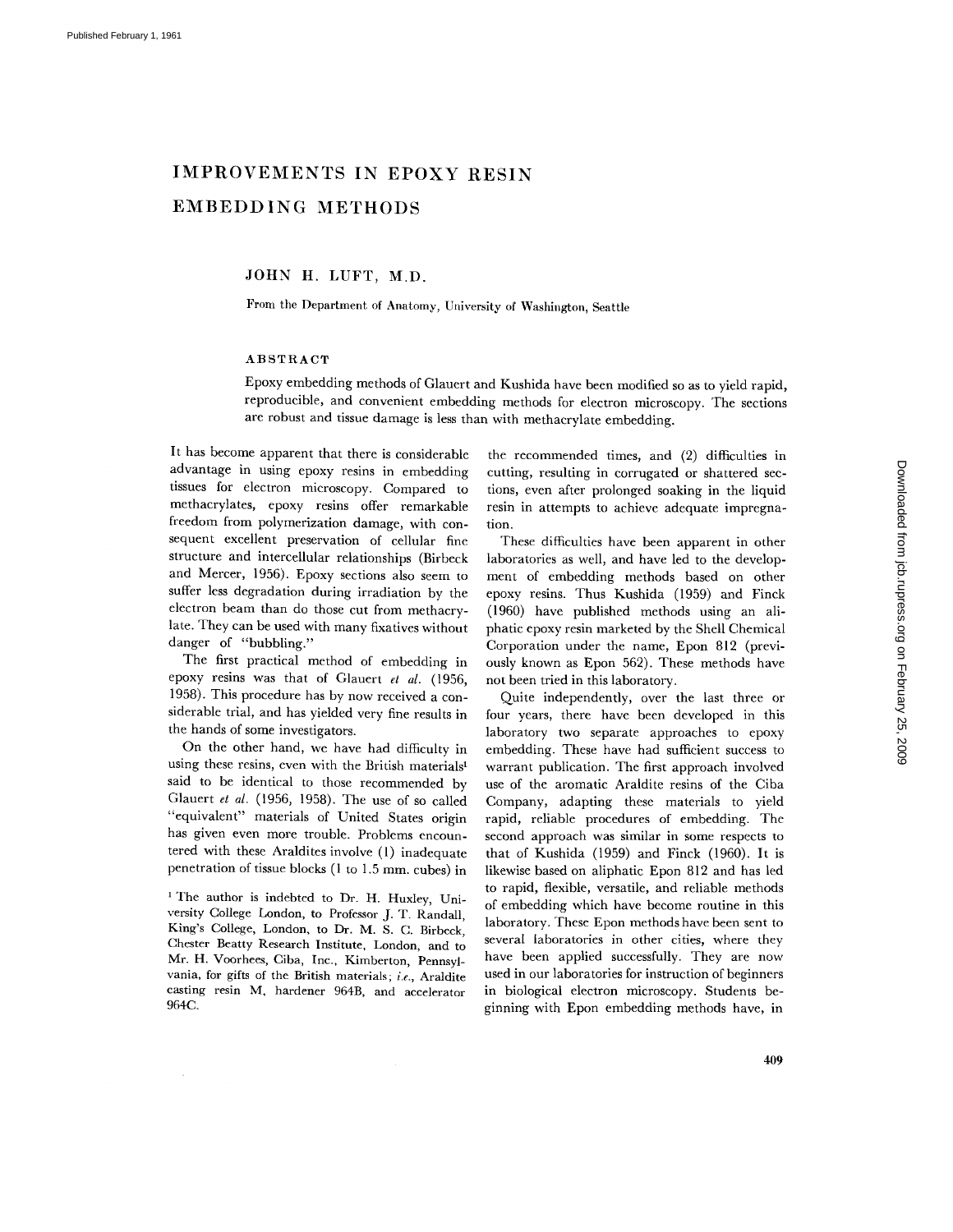our experience, achieved satisfactory specimens in a much shorter time than was necessary when methacrylate was used. Methacrylate has been abandoned in our laboratories as an embedding medium for electron microscopy.

The new Araldite and Epon procedures have led to significant improvements in case of penetration and of cutting, as compared to Glauert and Glauert's (1958) Araldite methods. For most tissues, the new methods permit embedding of tissue cubes from fixation to sectioning in 24 to 48 hours. The blocks can be cut nearly as easily as can the methacrylates. With the Epon resin the hardness can be readily varied over a wide range. In the electron microscope, Epon sections yield better contrast than Araldite preparations. Either Epon or Araldite sections can be stained readily, either on the grid for electron microscopy, or as  $1 \mu$ sections for light microscopy (Heidenhain's iron-hematoxylin). The sections are robust and often can be examined in the electron microscope without any supporting film at all, or on a simple carbon film. Sandwiching techniques (Watson, 1957) are unnecessary. Epon materials seem to be easily available inside or outside North America without the difficulties attendant to procurement of the Ciba Araldites. These developments were expedited by the excellent book on epoxy resin technology by Lee and Neville (1957).

## MATERIALS

The modifications reported in this paper utilize the following materials, in addition to those commonly used in laboratories engaged in sectioning for electron microscopy.

- Araldite 502--Ciba Company, Inc., Plastics Division, Kimberton, Pennsylvania.
- Dodecenyl succinie anhydride (DDSA) (hardener)--National Aniline Division of Allied Chemical and Dye Corp., New York City.
- Epon 812--Shell Chemical Co., San Francisco. Methyl nadic anhydride (MNA) (hardener)-National Aniline Division of Allied Chemical and Dye Corp., New York City.
- 2,4,6-tri (dimethylaminomethyl) phenol (DMP-30) (accelerator)--Rohm and Haas Co., Philadelphia. Eight ounce bottles available as free sample on request.
- Propylene oxide (1-2-epoxy propane)-Matheson Coleman and Bell, Norwood (Cincinnati), Ohio; East Rutherford. New Jersey; also Eastman Organic Chemicals, No. 2068, Distillation Products Industries, Rochester, New York.

# MODIFIED "ARALDITE" METHOD

The main defect of Glauert's Araldite, that ot slow penetration, was ameliorated by using propylene oxide as an additional stage in the transition between the dehydrating alcohols and the liquid resin. Various reactive diluents are available to reduce the high viscosity of the liquid epoxy resin mixture, but most of these tend to degrade the mechanical properties of the cured, solid resins. (Non-reactive diluents, such as xylene, etc., are even worse in this respect and may even separate from the resin during polymerization). A series of mono-epoxides was tried as reactive diluents at the ratio of 10 per cent  $v/v$  in the final resin. The mono-epoxides used in these trials were C<sub>16</sub>-C<sub>18</sub> olefin oxide, dodecene oxide, dipentene monoxide, octylene oxide, butylene oxide, and propylene oxide.<sup>2</sup> This series revealed that the long-chain mono-epoxides seriously detracted from the cutting qualities of the cured block, producing materials with properties resembling an art-gum eraser in extreme cases. However, the short-chain members (butylene oxide and propylene oxide) gave cured blocks which cut fairly well, but no better than the undiluted resin alone. Propylene oxide was the best of the series. It has very low viscosity and a low boiling point (similar to ethyl ether in both respects), is quite soluble in water, and miscible in all proportions with alcohol and epoxy resins. It quickly replaces most of the alcohol used for dehydration and rapidly diffuses out of the tissue block to be replaced by the liquid resin. Traces remaining within the block cause no difficulty. Although no advantage results, propylene oxide can be used in transition between alcohol and methacrylates. This does, however, reveal that the propylene oxide step causes no detectable damage or additional extraction over the usual methods of methacrylate embedding.

This statement must be qualified if the tissue has been stained first in the alcohol stages with phosphotungstic acid and subsequently embedded

<sup>2</sup> The C<sub>16</sub>-C<sub>18</sub> olefin oxide, dodecene oxide, dipentene monoxide, and oetylene oxide were generously provided by Dr. R. V. Gall of the Becco Chemical Division of the Food Machinery and Chemical Corp., Buffalo, New York. The author is grateful to Dr. Henry Lee of the Epoxylite Corp., E1 Monte, California, for information on the sources of these diluents and for other information about specific resins.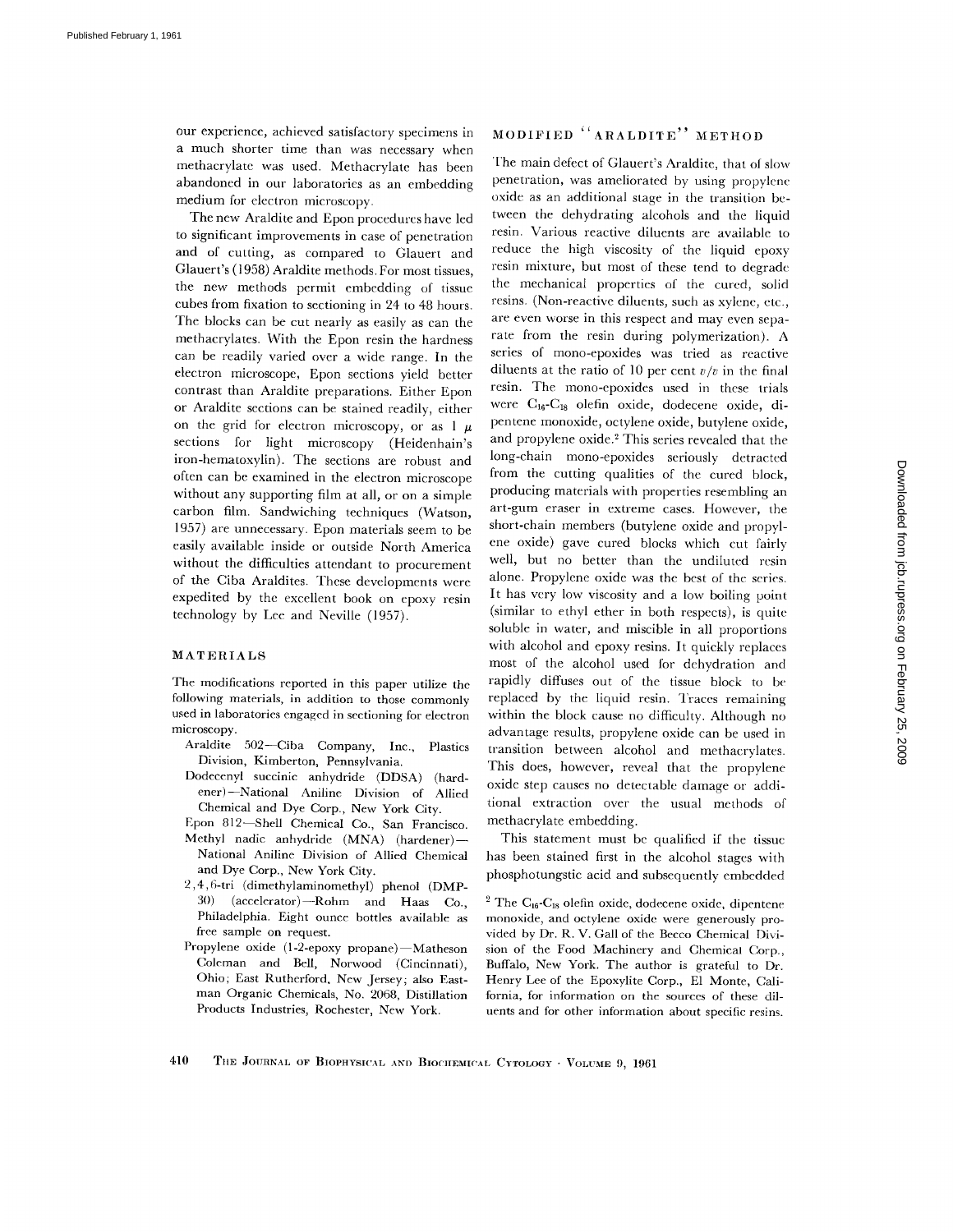in the highly reactive Epon resin. In this case, considerable extraction of the PTA occurs. Acids in general, and PTA in particular, are reactive with epoxides (Lee and Neville, 1957); in the case of solid PTA and pure propylene oxide, the reaction is explosive. Staining of the tissue block can be preserved by removing the excess protons from the bound PTA with alkali, as follows: Following the usual PTA treatment and a 30-minute absolute alcohol rinse, the tissue blocks can be exposed for 15 to 30 minutes to 0.01 per cent NaOH in absolute alcohol followed by a 30-minute rinse in two changes of absolute alcohol. The tissue may then be run into propylene oxide and embedded by one of the methods described here.

The second problem, namely difficulty in sectioning, has been lessened by two alterations in the usual procedure: (1) by modifying the temperature at which the resin is cured, and (2) by selecting a different resin proportion.

Unpublished experiments by the author using methacrylates indicate that difficulty in sectioning seems to be correlated more with the degree of cross-linkage of the plastic than with hardness of the block. Thus, using a Porter-Blum microtome and a glass knife, n-butyl methacrylate polymer becomes more and more difficult to cut as the plastic is cross-linked chemically more and more heavily. This cross-linkage is easily varied in a controlled manner by adding varying small amounts of agents such as ethylene glycol dimethacrylate to the monomer before polymerization. The greater the amount of difunctional methacrylate present, the greater the degree of cross-linkage. The degree of cross-linkage can be assayed by solubility and swelling tests. Conversely, the poly-n-butyl methacrylate blocks can be cut more and more easily and with duller knives as chain-transfer agents (Riddle, 1954) are added to the monomer before polymerization. These agents, such as benzene thiol or 2-naphthalene thiol, tend to reduce the average molecular weight of the polymer chains and narrow the distribution of chain lengths, producing a molecularly more uniform polymer of sharper melting point. (Unfortunately, polymerization damage was also worse in the presence of these chain-transfer agents). These relationships of cross-linkage and molecular weight to section cutting are consistent with the hypothesis that cutting of these resins represents a zone-mehing at the knife edge and a parting of the section from the block at the advancing molten or softened region.

Many of the attractive features of epoxy resins for industrial applications result from the mechanical properties associated with a high degree of cross-linkage, which can be obtained with the formulations recommended for commercial use. These highly cross-linked resins prove to be very difficult to cut. Epoxy resins cured by monoanhydrides are chemically less subject to such cross-linkage than are resins cured by other means. Moreover, according to Lee and Neville (1957), the amount of cross-linkage can be modified further to some extent by varying the temperature of the curing cycle. Thus low temperatures are said to favor a linear polymer with few cross-linkages. Lee and Neville state further that once the molecular architecture of the gelled resin is established, it is less likely to be influenced by subsequent higher temperatures, which are, nevertheless, necessary to increase the degree of cure. For purposes of tissue embedding, a cool initial incubation period might be useful to evaporate off the propylene oxide without boiling  $(b.p. 35-37°C.)$ .

In view of the arguments presented by Lee and Neville (1957), a three-stage curing program was chosen with incubation at  $35^{\circ}$ ,  $45^{\circ}$ , and  $60^{\circ}$ C. for about 12 hours at each temperature. The resulting resin has a low heat distortion point, indicating a low degree of cross-linkage. The combination of propylene oxide and this three-stage cure made it possible to use the United States equivalent of Araldite casting resin M, namely Araldite 502, in a rapid modification of the procedure described by Glauert *et al.* (1958). As used here less than 48 hours elapsed between embedding and finish of cure. Good rapid results were obtained with three separate batches of Araldite 502 aswell aswith the British casting resin M.

Dr. R. L. Wood of this department has introduced a further significant improvement in the Araldite method by setting the anhydride-epoxy ratio at 0.7. This can be achieved by employing the following mixture:

| Araldite 502                                         | 27 ml.   |
|------------------------------------------------------|----------|
| Dodecenyl succinic anhydride (DDSA)                  | $23$ ml. |
| 1.5 to 2.0% $v/v$ DMP-30 (accelerator) is added just |          |
| before use.                                          |          |

The anhydride and resin are mixed very thoroughly. The mixtures are stable and usable for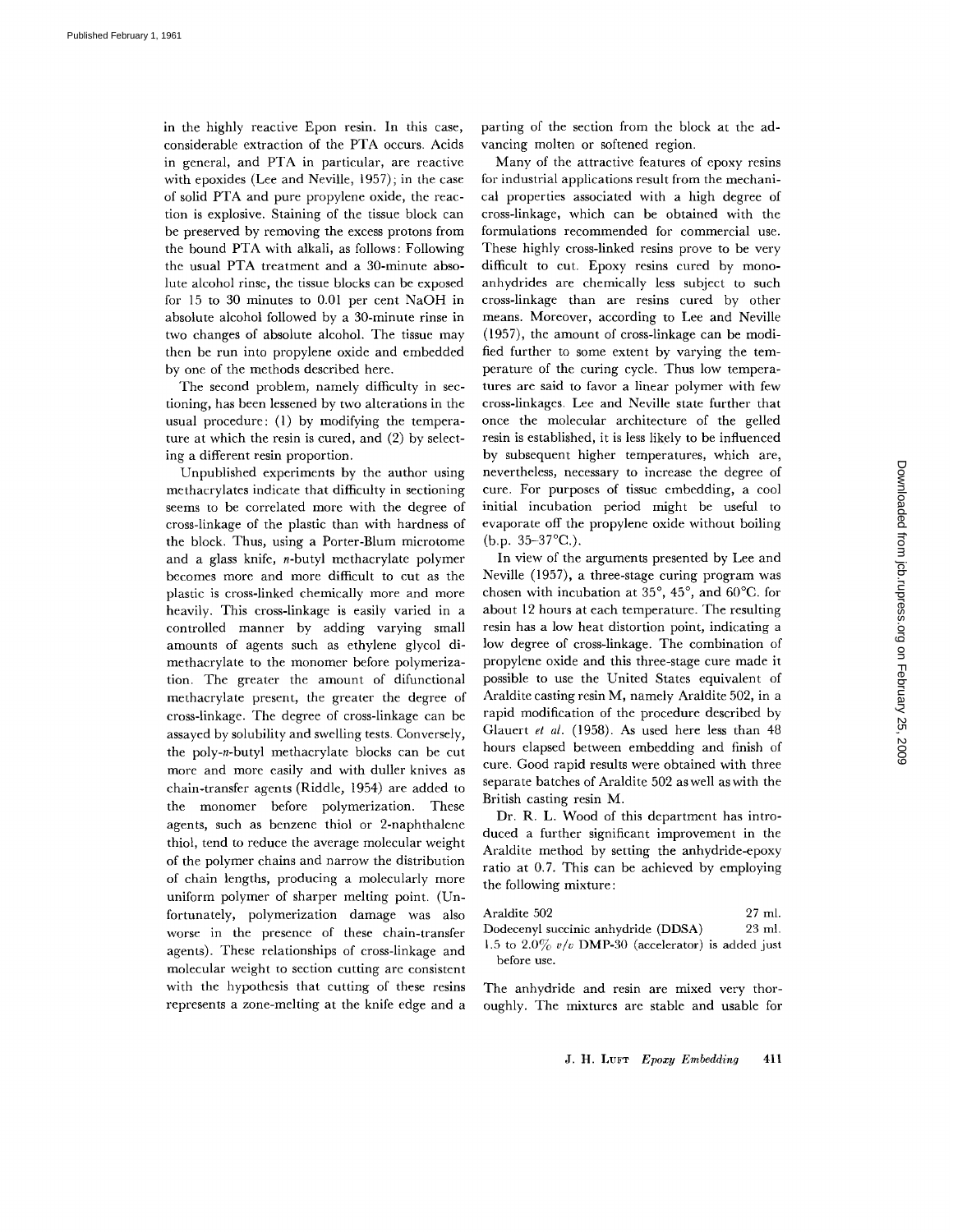several weeks if kept in the refrigerator. Precautions are taken to prevent condensation of moisture in the bottle or in the resin. Risk of contamination with water can be reduced if the bottle is allowed to warm to room temperature before it is opened, and if it is allowed to remain open only a short time.

#### PRECIS OF *ARALDITE* PROCEDURE

1. The tissues are fixed and dehydrated with ethyl alcohol. One change in absolute alcohol is adequate.

2. The absolute alcohol is poured off. The tissue blocks are immersed in two changes of propylene oxide for 10 to 15 minutes each. Decantation and refilling is done quickly so that the tissue does not dry out on the surface. The propylene oxide is flushed down the sink drain with cold water. Precautions are taken to avoid evaporation of the liquid and inhalation of the vapors.

3. The second change of propylene oxide is poured off and 1 to 2 ml. of fresh propylene oxide is added. An equal quantity of the freshly prepared resin mixture as recommended by Wood (see above) containing the accelerator (1.5 to 2.0 per cent) is added and mixed by swirling. After 1 hour another equivalent volume of the resin mixture is added. Three to 6 hours are allowed for infiltration. The longer period of time is preferred if time permits.

4. The required number of capsules are filled to within 1 to 2 mm. of the top with the resin mixture containing 1.5 to 2.0 per cent accelerator (DMP-30) but no propylene oxide. The specimens are taken up in a large bore pipette. The specimen is allowed to settle to the tip of the pipette and transferred to the capsule with a minimum of propylene oxide mixture. The tissue block is sometimes placed on a wooden tongue blade for draining excess propylene oxide mixture and then introduced to the capsule by touching the block to the resin surface. It is not necessary to stir the resin in the capsule after introducing the specimen.

5. The resin in the capsules is then polymerized according to the following schedule:

- (a) Overnight at 35°C.
- (b) Next day at  $45^{\circ}$ C.
- *(c)* Next night at 60°C. Can be sectioned the next day.

Satisfactory results also have been obtained by placing the capsules directly into an oven at 60°C. for 12 hours.

It is deemed important to allow sufficient infiltration time (3 to 6 hours), to measure the accelerator fairly accurately and to mix the resin and accelerator thoroughly. The  $35^{\circ}\text{--}45^{\circ}\text{--}60^{\circ}$  oven sequence for polymerization is preferred. Sections may be cut directly onto distilled water. The block should trim and cut in a manner comparable to the 50:50 DDSA-MNA Epon mixture (see below). There is some clearing under the beam but the contrast at the microscope is less than that with Epon embedding. The tissues are preserved very well, with perhaps some differences from Epon. Araldite sections may be stained with heavy metals in the same manner as Epon and the sections can be self-supporting on a 200-mesh or 300-mesh grid with somewhat less difficulty. Araldite embedding appears to preserve relationships in connective tissue regions with less distortion than is sometimes seen with Epon.

#### *EPON* EMBEDDING METHOD

A resin combination using Shell Epon 812 allows for even more rapid penetration. Epon 812 is a glycerol-based aliphatic epoxy resin of low viscosity. Blocks prepared by our method cut rather easily. The sections show greater contrast in the electron microscope than do comparable Araldite sections. With this resin it is possible to have sufficient contrast to permit use of osmium tetroxide fixation alone without additional staining.

When dodecenyl succinic anhydride (DDSA) is used alone as the curing agent (as in the Araldite procedure), the blocks based on Epon 812 are rather soft. Another liquid anhydride, methyl nadic anhydride (MNA or methyl *endomethylene*  tetrahydrophthalic anhydride), produces much harder blocks. The two can be mixed in any proportion to give a continuous and wide range of hardness. This feature is used to give a twomixture system with flexibility and convenience. The anhydride :epoxy (A :E) ratio of the mixtures is reduced from the value of 0.9 to 1.0, recommended for industrial use of Epon 812, to 0.70. This gives considerable improvement in cutting quality.

## PRECIS OF *EPON* METHOD

1. The tissue is fixed as usual and dehydrated up through absolute ethanol.

2. The blocks are put through two successive changes of propylene oxide for 15 to 30 minutes each. This stage can be omitted.

3. The last change of propylene oxide or absolute alcohol is poured off and 2 to 3 ml. fresh solvent is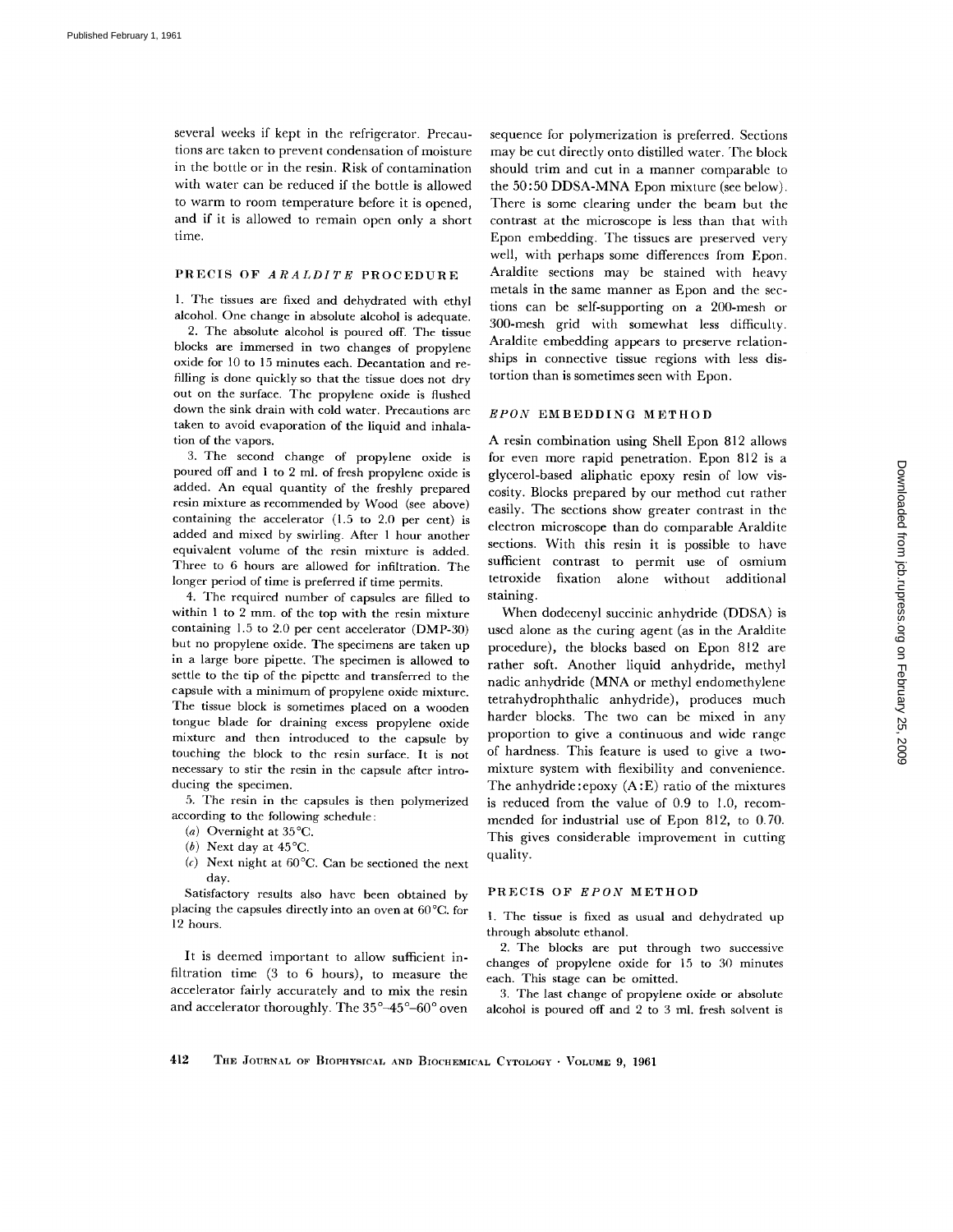added. An estimated equal quantity of the complete mixed resin (containing accelerator) is then added and mixed by swirling. This is allowed to remain at least 1 hour, swirling occasionally.

4. Gelatin capsules are filled nearly full with the complete resin mixture (see below, under 6). Each tissue block from stage 3 is sucked up into a pipette, allowed to settle to the tip, and transferred with a minimum of the liquid to the surface of the resin in the capsule. The tissue block slowly settles to the bottom of the capsule, losing most of its solvent on the way. It is not necessary to mix or stir. (This is adequate for No. 00 capsules. With smaller capsules or very large tissue blocks, it is better to allow the tissue blocks to settle first through 5 to 10 ml. of the complete resin in a beaker and then transfer them to the capsules).

5. The resin is cured overnight at 60°C., or subjected to the following polymerization schedule:

- (a) Incubation overnight at 35°C.
- (b) Incubation next day at 45°C.
- (c) Incubation next night at  $60^{\circ}$ C.

The blocks can be cut on the morning following completion of polymerization. However, the ease of cutting improves with age. A day at each stage in the oven may improve the cutting quality. Under mild conditions such as these, the cure is always far from complete. Even under drastic laboratory conditions the cure never reaches completion (Lee and Neville, 1957).

6. The resin components are made up as follows: *Mixture A* 

| Epon 812    | $62$ ml.  |
|-------------|-----------|
| <b>DDSA</b> | $100$ ml. |
| Mixture B   |           |
| Epon 812    | $100$ ml. |
| MNA         | 89 ml.    |

These are all moderately viscous liquids. They should be thoroughly mixed. Under refrigeration they have a life of up to 6 months, but several days at room temperature does no harm. The components need not be dried, but can be used as obtained from the manufacturer. However, they should be protected from water, and if the mixtures are stored in the cold, they should be warmed past the dew point before opening. The proportions are chosen to give an anhydride:epoxy ratio of 0.70. This is generally not optimum for industrial use, but seems to give satisfactory results for sectioning.

Immediately before use, the accelerator, DMP-30 (2,4,6-tri(dimethylaminomethyl)phenol), is added to the selected resin mixture in the proportion of 1.5 to 2.0 per cent *v/v,* and stirred *thoroughly.* This constitutes the *complete resin mixture* referred to above.

Most failures seem to arise from failure to mix adequately these viscous materials. It is convenient to measure the resin mixtures into a 10 to 15 ml. conical pharmaceutical graduate (Kimble 60340), stirring for a full 5 minutes, continually sweeping out the entire volume of the graduate with the stirring rod. Mixtures  $A$  and  $B$  pour easily. The small quantities of DMP-30 should be accurately measured and delivered. This can be done conveniently with a tuberculin syringe with a long, large bore needle. The propylene oxide can also be conveniently dispensed with a 10 ml. syringe and long needle, thus avoiding excessive exposure to the vapor of this moderately toxic agent. The DMP-30 can cause a severe contact dermatitis unless handled carefully (Lee and Neville, 1957).

The hardness of the final resin depends upon the ratio of  $A$  to  $B$  in the complete resin mixture.  $A$  alone gives a soft block, whereas  $B$  alone is very hard. An approximate hardness scale (estimated by needle penetration) of the following mixture is included in Table I.

The procedure outlined here has similarities to methods developed independently and recently published by Kushida (1959), in which hardness of the final block is adjusted by varying proportions of Epon 815 and Epon 562 (now called Epon 812), both of which are combined with dodecenyl succinic anhydride, and to a method of Finck

| n<br>ı |  | В. |  |  |  |
|--------|--|----|--|--|--|
|--------|--|----|--|--|--|

| Mixture A<br>(volume) | Mixture B<br>(volume) | Total<br>volume<br>resin | Accelerator<br>$(DMP-30)$<br>(volume) | Equivalent hardness as related to methacrylates |
|-----------------------|-----------------------|--------------------------|---------------------------------------|-------------------------------------------------|
| (ml.)                 | (ml.)                 | (ml)                     | (ml)                                  |                                                 |
| 10                    | $\theta$              | 10                       | 0.15                                  | $100\%$ <i>n</i> -butyl meth.                   |
|                       | 3                     | 10                       | 0.15                                  | 10-15 $\%$ methyl meth. in <i>n</i> -butyl      |
| 5                     | 5                     | 10                       | 0.15                                  | 15-20% methyl meth. in <i>n</i> -butyl          |
| 3                     |                       | 10                       | 0.15                                  | $20-30\%$ methyl meth. in <i>n</i> -butyl       |
| 0                     | 10                    | 10                       | 0.15                                  | $30-50\%$ methyl meth. in <i>n</i> -butyl       |